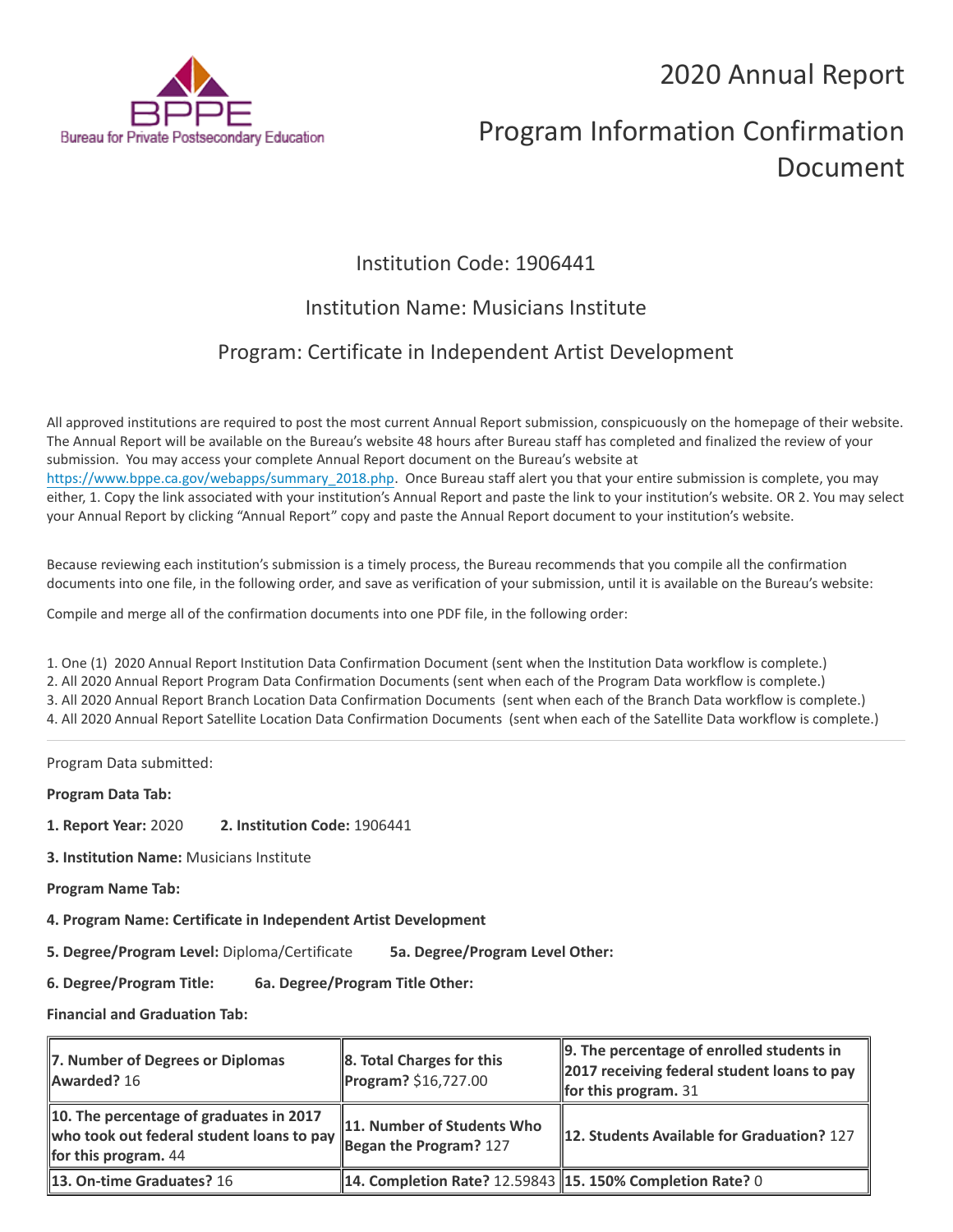#### **16. Is the above data taken from the Integrated Postsecondary Education Data System (IPEDS) of the United States Department of Education?** Yes

#### **Placement Data Tab:**

CEC § 94929.5 requires institutions to report placement data for every program that is designed or advertised to lead to a particular career, or advertised or promoted with any claim regarding job placement.

| 17. Graduates Available for<br><b>Employment?</b> 16                                                                                                                 | 18 Graduates Employed in the<br>Field? 4 | $\parallel$ 19. Placement Rate? 25 |  |  |
|----------------------------------------------------------------------------------------------------------------------------------------------------------------------|------------------------------------------|------------------------------------|--|--|
| 20. Graduates Employed in the field                                                                                                                                  |                                          |                                    |  |  |
| 20a. 20 to 29 hours per week? $0$                                                                                                                                    | 20b. At least 30 hours per week? 3       |                                    |  |  |
| $\ $ 21. Indicate the number of graduates employed                                                                                                                   |                                          |                                    |  |  |
| 21a. In a single position in the field of study: 2<br>21b. Concurrent aggregated positions in the field of<br>study: $0$                                             |                                          |                                    |  |  |
| 21d. By the institution or an employer owned by the institution, or<br>21c. Freelance/self-employed: 2<br>an employer who shares ownership with the institution: $0$ |                                          |                                    |  |  |

#### **Exam Passage Rate Tab:**

5 CCR §74112(j) requires the institution to collect the exam passage data directly from its graduates if the exam passage data is not available from the licensing agency.

**22. Does this educational program lead to an occupation that requires State licensing?** No

#### **22a. Do graduates have the option or requirement for more than one type of State licensing exam?**

 **Option/Requirement #1: Option/Requirement #2: Option/Requirement #3: Option/Requirement #4:**

**Exam Passage Rate - Year 1 Tab:**

**23. Name of the State licensing entity that licenses the field:** No

**24. Name of Exam?**

| 25. Number of Graduates Taking | 26. Number Who Passed the | 27. Number Who Failed the | $\ $ 28. Passage |
|--------------------------------|---------------------------|---------------------------|------------------|
| <b>State Exam?</b>             | <b>State Exam?</b>        | <b>State Exam?</b>        | Rate?            |

**29. Is This Data from the State Licensing Agency that Administered the Exam? 29a. Name of Agency:**

**30. If the response to #29 is "No", provide a description of the process used for Attempting to Contact Students.**

**Exam Passage Rate - Year 2 Tab:**

**31. Name of the State licensing entity that licenses the field:**

**32. Name of Exam?**

| 33. Number of Graduates Taking | 34. Number Who Passed the | $\parallel$ 35. Number Who Failed the | $\parallel$ 36. Passage |
|--------------------------------|---------------------------|---------------------------------------|-------------------------|
| <b>State Exam?</b>             | <b>State Exam?</b>        | <b>State Exam?</b>                    | <b>Rate?</b>            |

**37. Is This Data from the State Licensing Agency that Administered the Exam? 37a. Name of Agency:**

**38. If the response to #37 is "No", provide a description of the process used for Attempting to Contact Students.** 

**Salary Data Tab:**